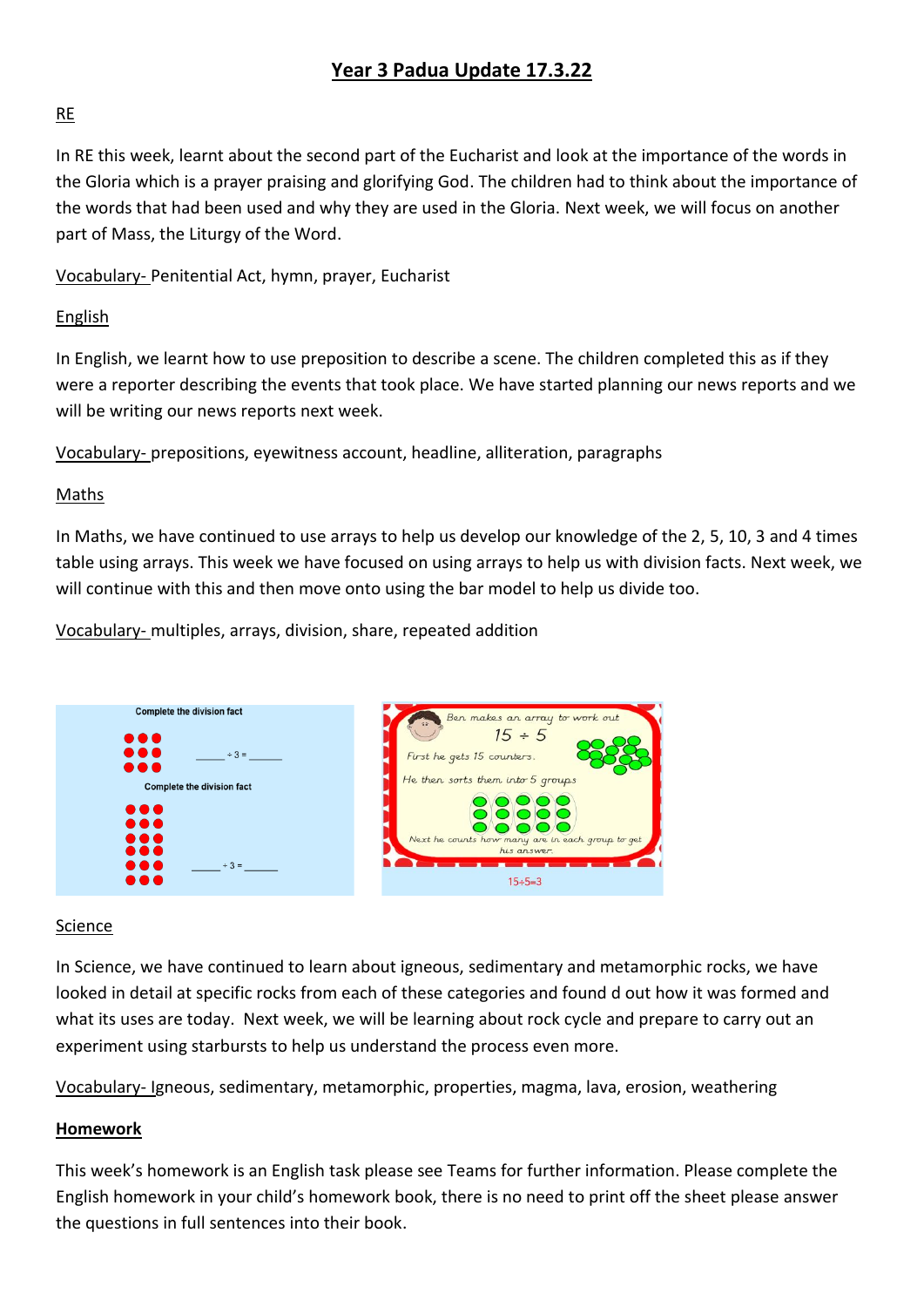

On Thursday we welcomed Electric Umbrella to our school.

Electric Umbrella create amazing, live interactive music experiences with people who have learning disabilities. Their performances help to change the way the world looks at them and others.

They delivered a half hour performance of songs and music for the children from Year 1 to Year 6.

The children thoroughly enjoyed the experience, leaving with hearty smiles on their faces and energized by the show!

Comments from children:

"It was amazing!"

"That was the best!!"

The children joined in this celebration of diversity with respect and enthusiasm.

"Will you come back?"

Well done St. Anthony's!

#### **Messages**

- Next week is Neurodiversity Celebration Week. Neurodiversity Celebration Week is a worldwide initiative that challenges stereotypes and misconceptions about neurological differences. This is the link for their website.<https://www.neurodiversityweek.com/>
- Please ensure that children make their meal choices using the School Grid in advance. There are children coming into school not having made a meal choice.
- Please ensure ALL equipment is in school, please refer to the handout provided at the beginning of Year 3 to see what your child needs.
- Please ensure that your child has a pair of light grey jogging bottoms for outdoor games in their PE kit. Please label these with your child's name.
- Your child can bring in some 'spares' clothing which can be worn at lunchtime when playing sports outside, so that their uniform doesn't get dirty, e.g. a pair of tracksuit bottoms and a jumper. These can be sent into school in a labelled plastic bag.
- A reminder that **no earrings** should be worn in school and long hair needs to be tied up.
- Reading books and your child's homework diary should be in their bag every day.
- $\bullet$

Thank you,

Have a great weekend,

Corinne